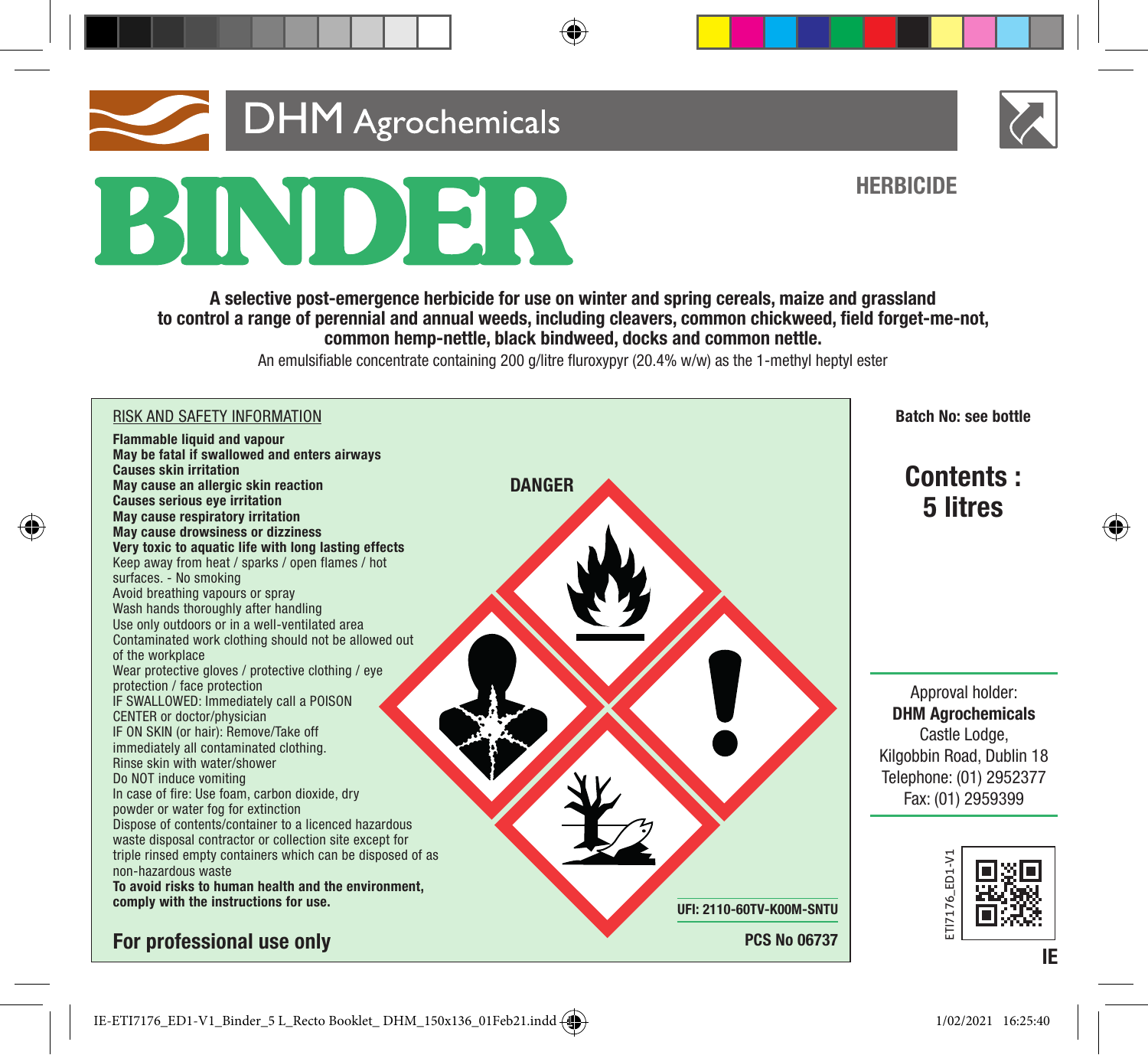# SAFETY PRECAUTIONS

#### OPERATOR PROTECTION

Engineering control of operator exposure must be used where reasonably practical in addition to the following personal protective equipment:

WEAR SUITABLE PROTECTIVE CLOTHING (COVERALLS), SUITABLE GLOVES AND FACE PROTECTION (FACESHIELD) when handling the concentrate.

WEAR SUITABLE PROTECTIVE GLOVES when handling contaminated surfaces

WEAR SUITABLE PROTECTIVE CLOTHING (COVERALLS) AND SUITABLE PROTECTIVE GLOVES when applying by hand-held equipment

WASH CONCENTRATE from skin or eyes immediately.

WASH HANDS AND EXPOSED SKIN before eating and drinking and after work. WHEN USING, DO NOT DRINK, EAT OR SMOKE.

IN CASE OF CONTACT WITH EYES, RINSE IMMEDIATELY with plenty of water and seek medical attention.

IF YOU FEEL UNWELL, seek medical advice immediately (show the label where possible).

# ENVIRONMENTAL PROTECTION

Livestock must be kept out of treated areas for at least 7 days following treatment. IF RAGWORT IS PRESENT, FOLLOW THE GUIDANCE IN THE 'DIRECTIONS FOR USE'.

Do not contaminate water with the product or its container. Do not clean application equipment near surface water. Avoid contamination via drains from farmyards and roads.

Extreme care must be taken to avoid spray drift onto non-crop plants outside of the target area.

To protect aquatic organisms respect an unsprayed buffer zone of 5m to surface water bodies.

# STORAGE AND DISPOSAL

KEEP IN ORIGINAL CONTAINER, tightly closed, in a safe place.

WASH OUT CONTAINER THOROUGHLY, empty washings into spray tank and dispose of safely.

KEEP OUT OF REACH OF CHILDREN. KEEP AWAY FROM FOOD, DRINK AND ANIMAL FEEDING STUFF.

DO NOT RE-USE CONTAINER for any purpose.

# DIRECTIONS FOR USE

IMPORTANT: This information is approved as part of the product label. All instructions within this section must be read carefully in order to obtain safe and successful use of this product.

### MIXING AND SPRAYING

The rate of use of BINDER is dependent on the weed, the size of weed and the tank-mix used as detailed below. Using standard nozzles the recommended spray volume is 150 to 400 litres water per hectare. The lowest volume should only be used in very open crops on small weeds. On later applications where the crop is dense the spray volume should be increased to 400 litres water per hectare. The minimum recommended pressure is 2 to 3 bars.

Apply BINDER as a MEDIUM spray as defined by the BCPC system.

Add the appropriate amount of BINDER to clean water in a half-filled sprayer tank, mix thoroughly and add the remainder of the water. The spray mix must be used immediately and agitated continuously during mixing and until application is complete.

# CROP SPECIFIC INFORMATION

BINDER is a translocated herbicide taken up by the leaves of weeds. It is essential that the target weeds have fully emerged before application and that good spray of the weed foliage is achieved. Weeds which emerge after application are not controlled.

Best results are achieved against small weeds growing actively under warm, moist conditions. These conditions are particularly important for the control of cleavers. Ensure that crops are vigorous with growth unaffected by frost, pests, disease, nutrient deficiency or moisture stress before treatment. Do not treat waterlogged crops or crops under drought stress.

## CEREALS AND MAIZE

Spring treatments (from 1st March onwards on winter crops)

| Crop                                                          | <b>Timina</b><br>of Application                                                                                                                | Rate<br>L/ha | <b>Weeds Controlled &amp; Maximum</b><br><b>Growth Stage for Control</b>                                                                                                                                                                                      |
|---------------------------------------------------------------|------------------------------------------------------------------------------------------------------------------------------------------------|--------------|---------------------------------------------------------------------------------------------------------------------------------------------------------------------------------------------------------------------------------------------------------------|
| <b>Winter Wheat</b><br><b>Winter Barley</b>                   | Apply from the<br>2 leaf stage<br>(Zadoks 12)<br>until before flag leaf<br>sheath opening stage<br>(Zadoks 47)                                 | 1.0          | Cleavers (flowering)<br>Common Chickweed (flowering)<br>Common hemp-nettle (flowering)<br><b>Black Bindweed (6 leaves)</b><br>Red dead-nettle (4 leaves)<br>Knotarass (2 leaves)<br>Common Fumitory (2 leaves)                                                |
| Winter Oats<br>Winter Rye<br>Durum Wheat<br>Triticale*        | Apply from the<br>2 leaf stage<br>(Zadoks 12) until be-<br>fore the second node<br>detectable stage<br>(Zadoks 32)                             | 1.0          | Groundsel (checked at 2 leaves)<br>Mayweeds (checked at 2 leaves)<br>Redshank (checked at 2 leaves)<br>Common field-speedwell<br>(checked at 2 leaves)<br>Ivy-leaved Speedwell<br>(checked at 2 leaves)                                                       |
| <b>Spring Wheat</b><br>Spring Barley                          | Apply from the<br>2 leaf stage (Zadoks<br>12) until before<br>flag leaf sheath<br>extending stage.                                             | 0.75         | Cleavers (10 cm)<br>Common Chickweed (10 cm)<br>Common hemp-nettle (10 cm)<br><b>Black Bindweed (4 leaves)</b>                                                                                                                                                |
| Spring Oats                                                   | Apply from the<br>2 leaf stage<br>(Zadoks 12)<br>until before second<br>node<br>detectable stage.                                              | 0.75         | Knotgrass (2 leaves)<br>Common Fumitory (2 leaves)<br>Groundsel (checked at 2 leaves)<br>Mayweeds (checked at 2 leaves)<br>Redshank (checked at 2 leaves)<br>Common field-speedwell<br>(checked at 2 leaves)<br>Ivy-leaved Speedwell<br>(checked at 2 leaves) |
| Forage maize<br>& Grain maize<br>(open crops)<br>$\star\star$ | From 3-6 leaves<br>unfolded and before<br>the crop is 20 cm<br>high and before any<br>buttress roots start<br>to develop at the first<br>node. | 1.0          | <b>Black nightshade</b><br>(cotyledons up to 6 true leaves),<br>use 200-300 L water                                                                                                                                                                           |

\* Do not tank-mix with any herbicide for use on triticale.<br>\*\* DO NOT apply to maize heyond the recommended group

DO NOT apply to maize beyond the recommended growth stages or once buttress roots have formed. Do not apply in tank-mix with any other product. Avoid boom overlap.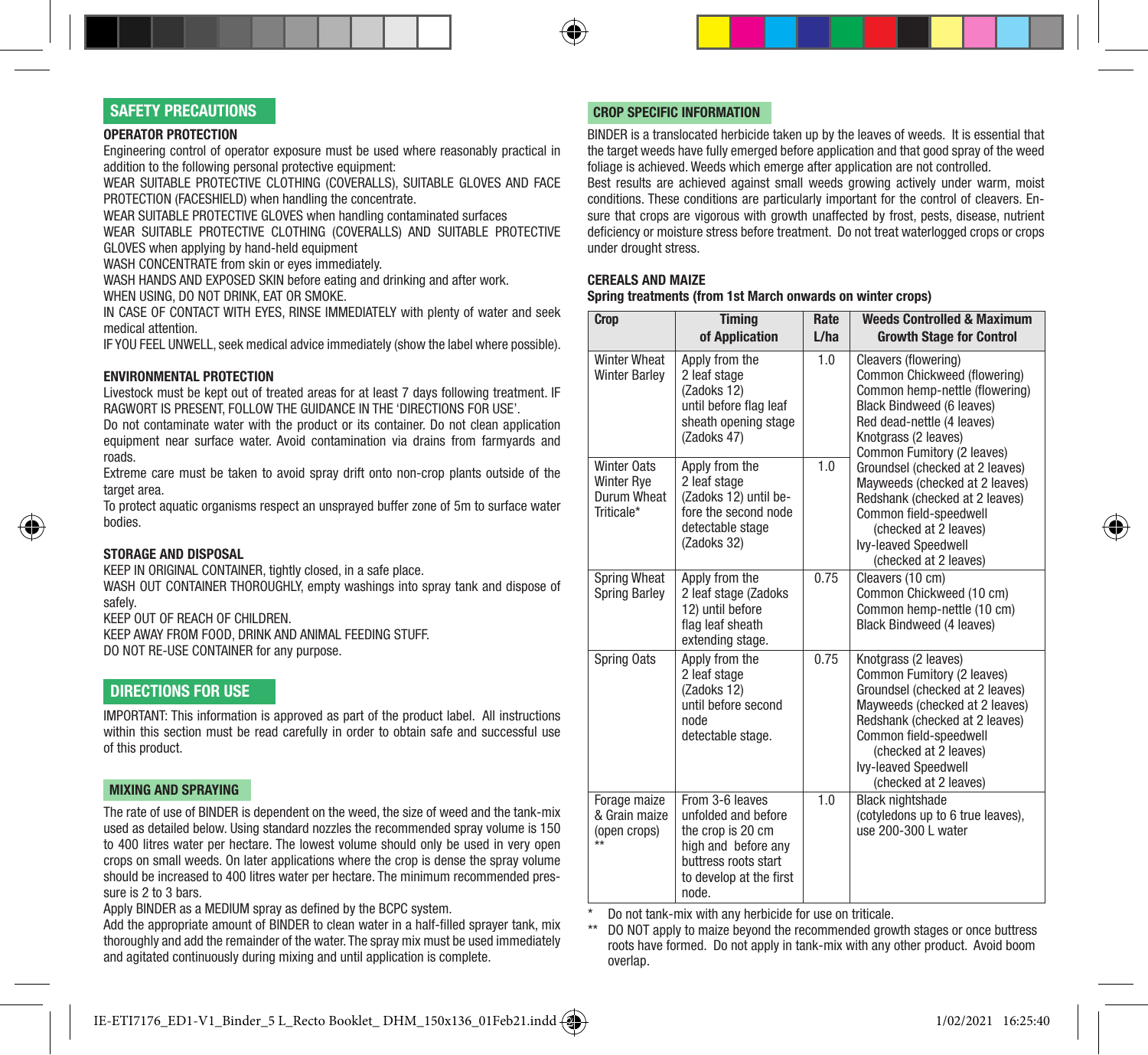#### Autumn treatments – winter wheat and winter barley

| <b>Crop</b>                   | <b>Timina of</b>                                                                                                                                                                                                                               | Rate | <b>Weeds Controlled &amp; Maximum</b>            |
|-------------------------------|------------------------------------------------------------------------------------------------------------------------------------------------------------------------------------------------------------------------------------------------|------|--------------------------------------------------|
|                               | <b>Application</b>                                                                                                                                                                                                                             | L/ha | <b>Growth Stage for Control</b>                  |
| Winter barley<br>Winter wheat | From the crop<br>having 2 leaves<br>unfolded until<br>1st February.<br>Do not treat rapidly<br>developing crops<br>beyond the fully<br>tillered stage.<br>If this occurs before<br>1st February delay<br>application until after<br>1st March. | 0.75 | Cleavers (to 5 cm)<br>Common chickweed (to 5 cm) |

#### Two-way mixtures with other broad-leaved weedkillers.

BINDER is also compatible in two-way mixture with approved salt formulations of MCPA. Refer to the product label for weed susceptibilities, timing of application, etc, for this mixture. The addition of the recommended rate of approved salt formulations of MCPA to BINDER is recommended where weeds such as common poppy, fat-hen and shepherd's-purse are present.

The timing of application of BINDER mixtures depends on the tank-mix partner but mixtures should not be applied after the first node detectable stage (Zadoks 31).

## GRASSLAND

Newly sown and established grass leys and permanent pasture may be treated with BINDER for the control of annual and perennial broad-leaved weeds when weeds are actively growing. Do not spray swards containing clovers or other legumes if there are important constituents of the sward.

#### Annual weeds - newly sown grass leys

Application of BINDER at 0.75 litres/ha in a spray volume of 200 to 400 litres of water per hectare to give good coverage of the weeds will control common chickweed up to 50 mm. Grasses should have at least 3 fully expanded leaves.

#### Perennial weeds - established grassland

Apply BINDER at 2.0 litres/ha in a spray volume of 300 to 400 litres of water per hectare to give good coverage of the weeds.

| <b>WEEDS</b>                         | Rate of use<br>L/ha | Optimum timing of application                                                                                                                                                                                                                                                                                                                                                                                |
|--------------------------------------|---------------------|--------------------------------------------------------------------------------------------------------------------------------------------------------------------------------------------------------------------------------------------------------------------------------------------------------------------------------------------------------------------------------------------------------------|
| Common nettle                        | 2.0                 | Spray when actively growing but before<br>flowering (normally up to mid-June).<br>A reduction in top growth only can be expected.                                                                                                                                                                                                                                                                            |
| Dandelion                            | 2.0                 | Spray when actively growing but before flowering<br>(normally up to mid-June).                                                                                                                                                                                                                                                                                                                               |
| Dock<br>(curled and<br>broad leaved) | 20                  | Treat in the Spring when the docks are at the<br>rosette stage (broad-leaved) 15 to 20 cm high. If<br>the grass has been cut for hay or silage or grazed<br>over winter, leave for 2 to 3 weeks to allow<br>sufficient re-growth to occur before spraying. On<br>large well established docks, or where there is<br>high reservoir of seed in the soil, a second dose<br>the following year may be required. |

# CROP FAILURE

In the event of a cereal crop failure the following crops can be sown: Spring cereals, spring oilseed rape, maize, onion, cultivated poppies and new leys. A minimum interval of 5 weeks is required and there are no cultivation restrictions.

## ROTATIONAL CROPS

All crops can be sown following an application of BINDER.

# **COMPATIBILITY**

BINDER should be applied in tank-mix with other products only if any requirements or restrictions on the other product label do not conflict with the requirements or restrictions for BINDER. Tank-mixes should not be allowed to stand in the tank and agitation should be maintained at all times.

Crops, timings, etc, can be affected by the rate and type of tank-mix partner used. Always refer to the product label of the tank-mix partner.

Mix BINDER in the spray tank first except when mixing with water dispersible granules, wettable powders or suspension concentrates (flowables). Each product should be added to the half-full sprayer tank and be fully dispersed before the addition of the next product.

BINDER can be tank-mixed with a number of other herbicides to broaden the spectrum of weeds controlled. These other herbicides may have crop, timing, varietal and other restrictions which are different to those of BINDER. Tank-mixes should only be applied within label recommendations of every product in the mix.

For more information on possible tank mixtures, contact your distributor.

# NOTES

#### Apply to dry foliage.

For best results apply BINDER when weeds are actively growing. In newly-sown crops, seedling and small weeds are more susceptible to BINDER and will respond quicker